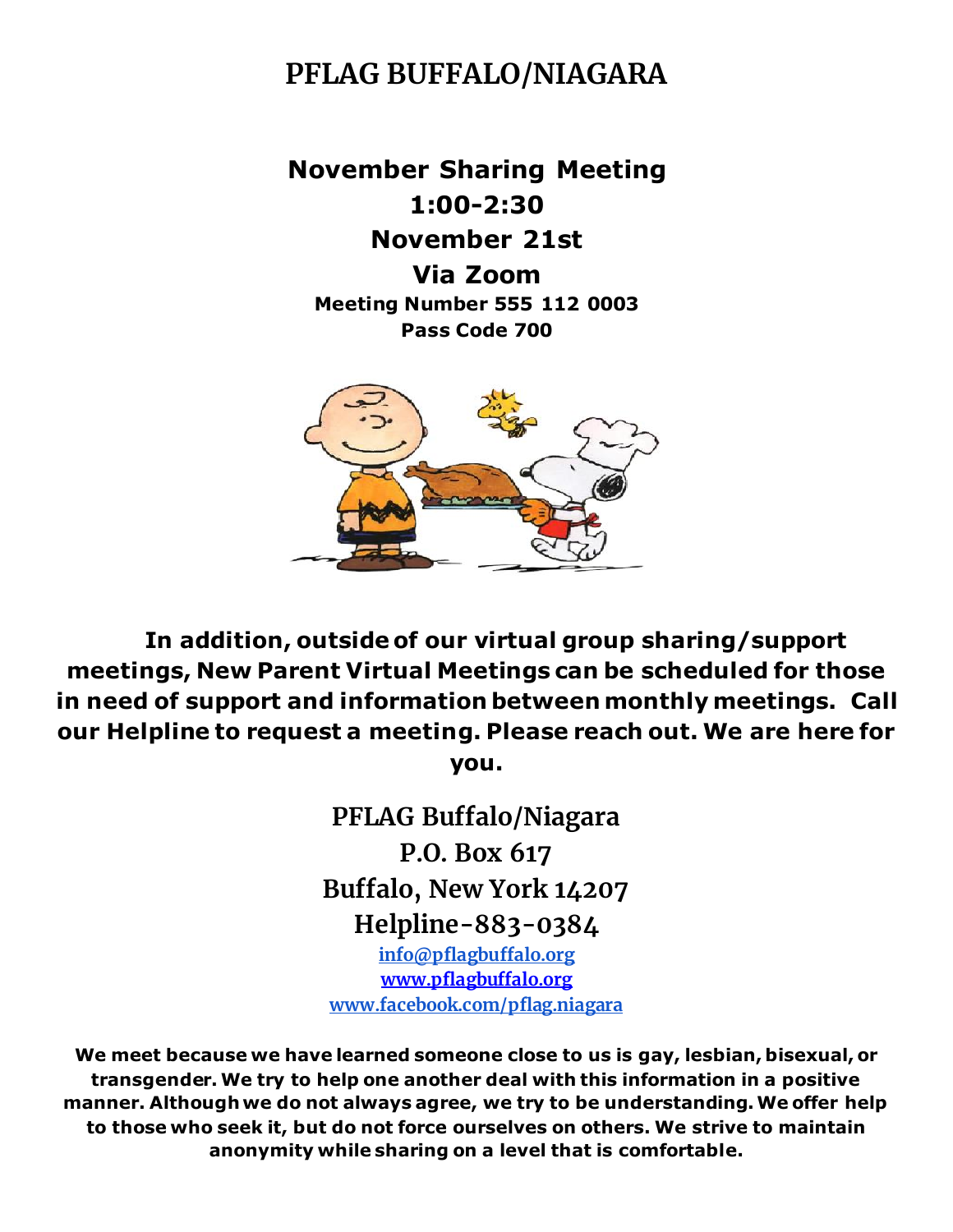



 A local PLFAGer was on Twitter on September 19th, browsing the comments which range from personal to local to national, when one caught her eye.

 Colin Dabkowski tweeted a "thread" of 14 "tweets" (aka comments or thoughts). Colin is a former reporter for the Buffalo News who now teachers English at Alden High School. Recently he became the advisor for the Prism Club, the student school of LGBTQIA+ and allies.

 He gave permission to share this thread. It honors the lessons a teacher learns, the value of caring students and staff, safe spaces, and most importantly, honors and remembers Jamey Rodemeyer. Jamey was a local teen whose death ten years ago is attributed to the bullying and cruelty he underwent in and out of school.

 This is the Twitter format for a thread. If you are not familiar, please persist. Tweets must be under 300 characters so writers use multiple tweets for longer messages.

Colin Dabkowski @colindabkowski

23m

Last week, which was exhausting and overbooked and overbusy, one of those moments stuck out and I have to write about it here before it evaporates. 3/ Colin Dabkowski @colindabkowski

23m On Thursday afternoon, I hosted the first meeting of @AldenPrism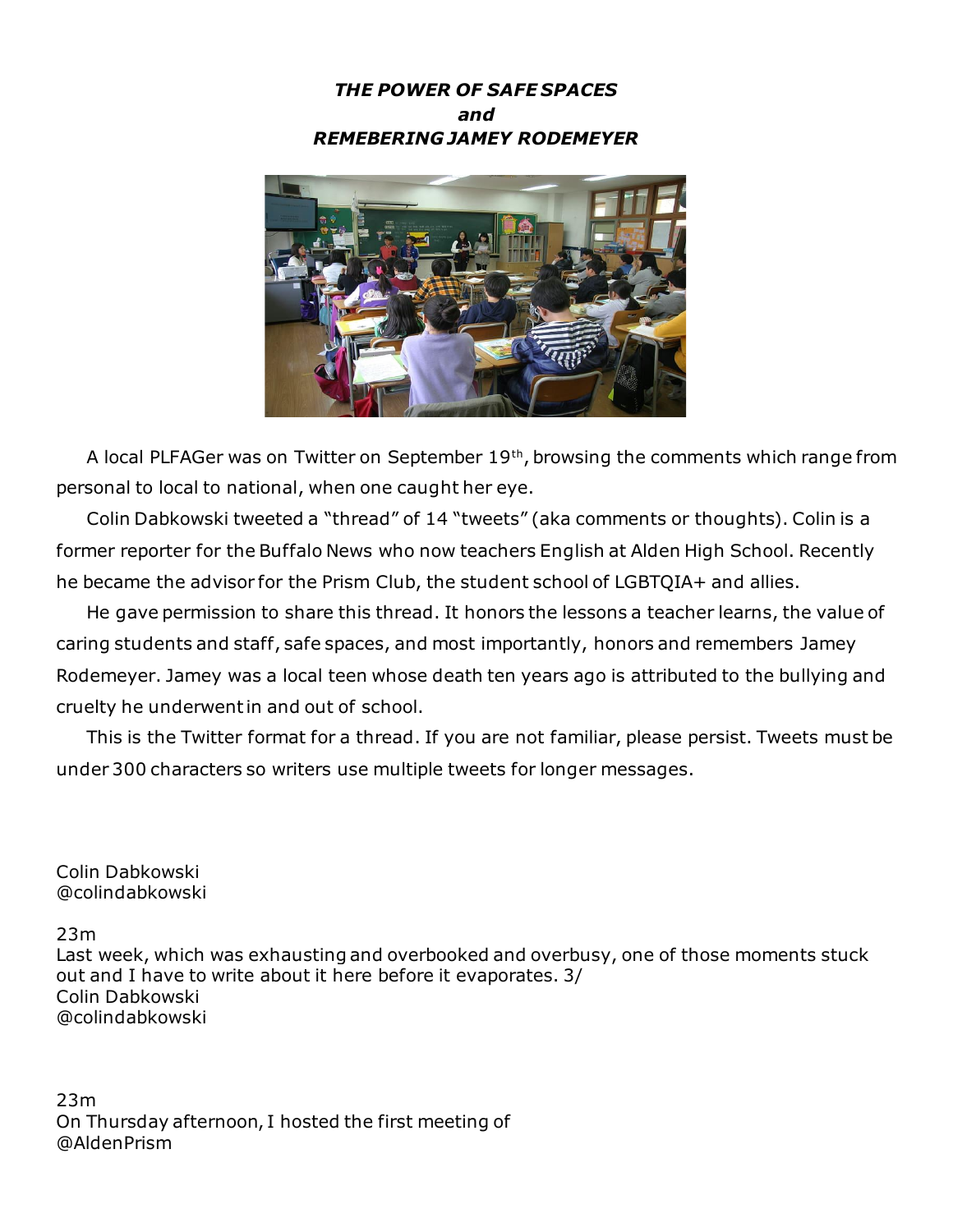#### @hs\_alden 's LGBTQIA+ student group, in my classroom. I was a minute or two late after a meeting with my principal. When I opened the door what I heard and saw nearly knocked the breath out of me: 4/ Colin Dabkowski @colindabkowski

23m

A full classroom, nearly every desk occupied. Huge, whole-hearted greetings and happiness from students who needed and wanted a place to be themselves. 5/ Colin Dabkowski @colindabkowski

#### 23m

As a new teacher and club advisor, I have no idea how to meet the needs of those kids. I'm starting with the basics: making them feel welcome and safe in my class, trying to create the atmosphere for them to be themselves and perhaps create something new. 6/ Colin Dabkowski @colindabkowski

#### 23m

In that room, at that moment, it was hard for me to keep it together. I thought back to my own time in early high school, when I felt not only ignored or overlooked but genuinely miserable, filled with shame, and actively hated. /7 Colin Dabkowski @colindabkowski

23m

So did all the other kids like me. We did not have a club. We did not have a room. We did not have a space that felt anything close to safe. Instead we had our own tortured minds, isolated from one another, pointing in darker and darker directions. /8 Colin Dabkowski @colindabkowski

·

23m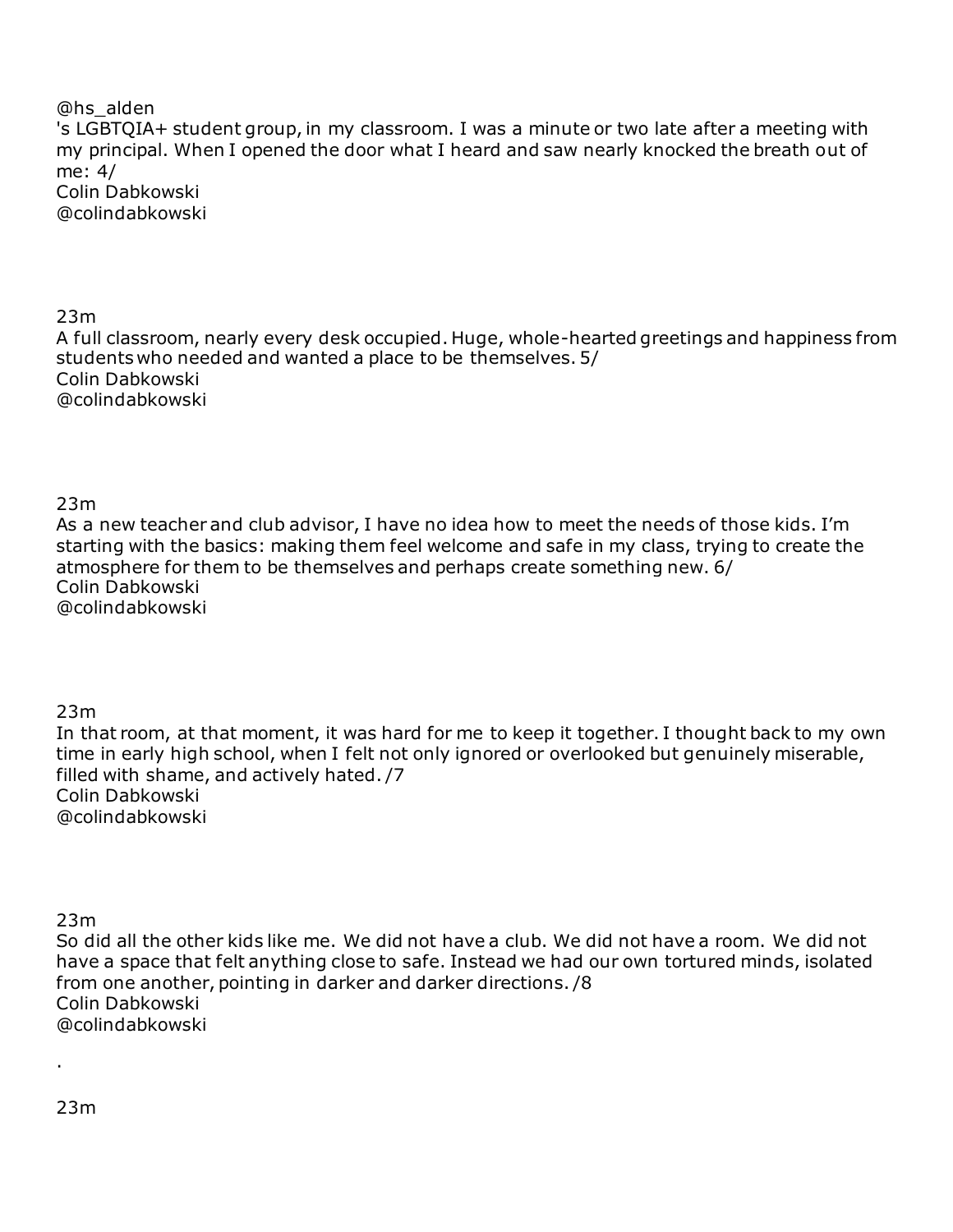So outwardly I smiled, and cajoled, and helped to run the meeting. But inside I was overwhelmed with the beauty of this new possibility for these kids and for the futures they can finally imagine for themselves. /9 Colin Dabkowski @colindabkowski

23m

Yesterday, when the alert came up on Facebook reminding me that it was the 10th anniversary of Jamey Rodemeyer's death, I felt numb. How had I forgotten about it? /10 Colin Dabkowski @colindabkowski

23m

Every year around this time, I look back and think back to Jamey's suicide and I become filled with impossible rage about the abuse he suffered from bullies at school and from himself and from his own exquisite sense of shame about who he was. /11 Colin Dabkowski @colindabkowski

23m

This year I was too busy to be angry about it, too busy to get lost in that feeling. I was busy watching the kids at my school come together over difference, and trying to create a space for them to build something new out of that knowledge. /12 Colin Dabkowski @colindabkowski

23m

I don't really know why I'm writing this. Mostly, I think, because if I don't I'm worried the gravity of what this signifies will be lost. And because I want to keep talking and writing about Jamey and kids like him (like me), for as long as possible. /13 Colin Dabkowski @colindabkowski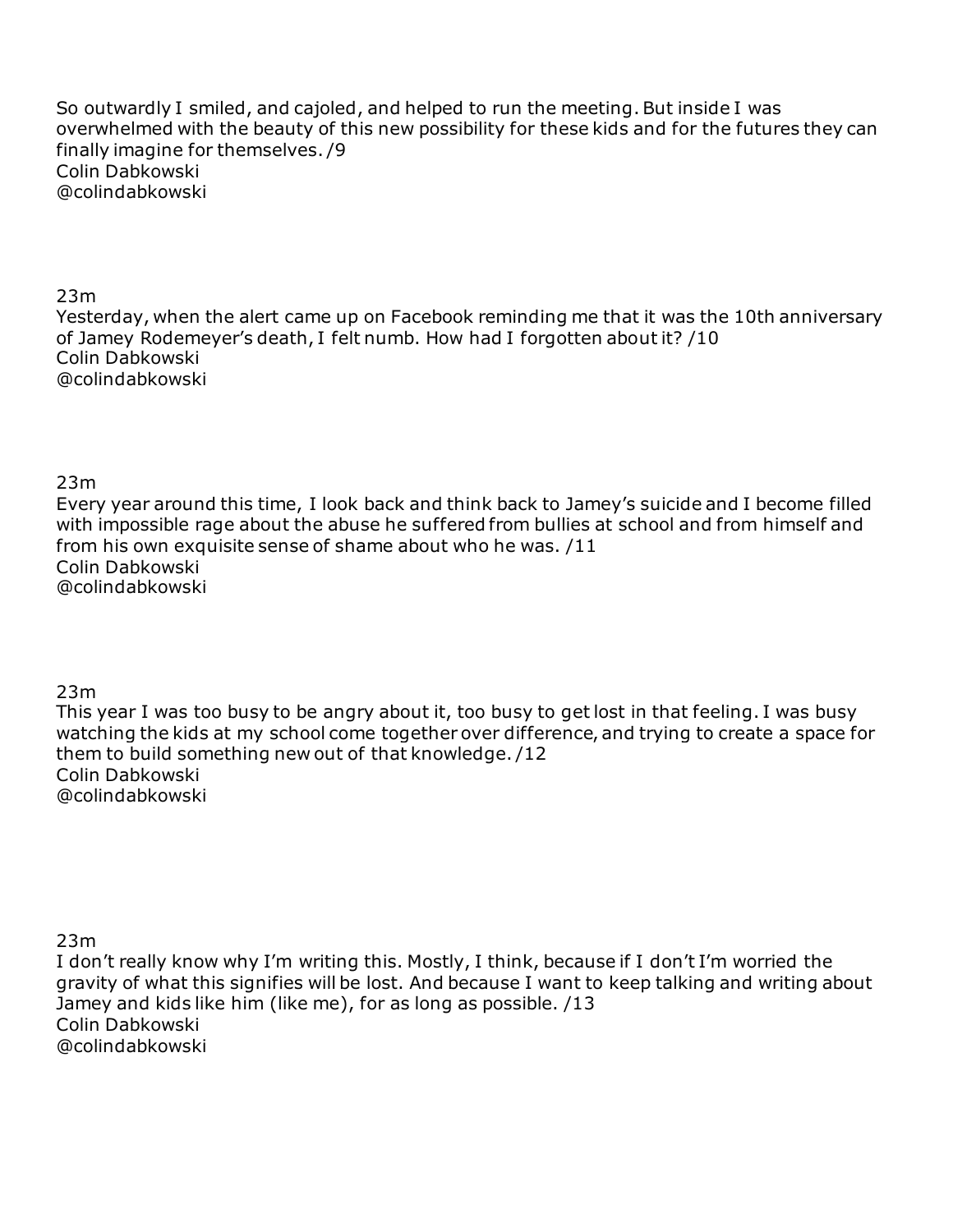23m

Whatever the reason, I'm so grateful for my school and for the LGBTQIA+ community there, for everything they taught me this week about the importance of coming together and everything I'll learn from them in the future. Thanks. See you at the next meeting. /14

## *TIME MAGAZINE INTERVIEW WITH JAMEY'S PARENTS TEN YEARS AFTER*



*<https://time.com/6099086/jamey-rodemeyer-death-parents-interview/>*

*Please click or cut and paste this link to the recent article in Time about Jamey Rodemeyer his life, and his legacy. It includes multi-media link with clips Jamey had posted and an current interview with Jamey's parents. It is a difficult but important piece.*

*May Jamey's memory and legacy continue to be a blessing.*